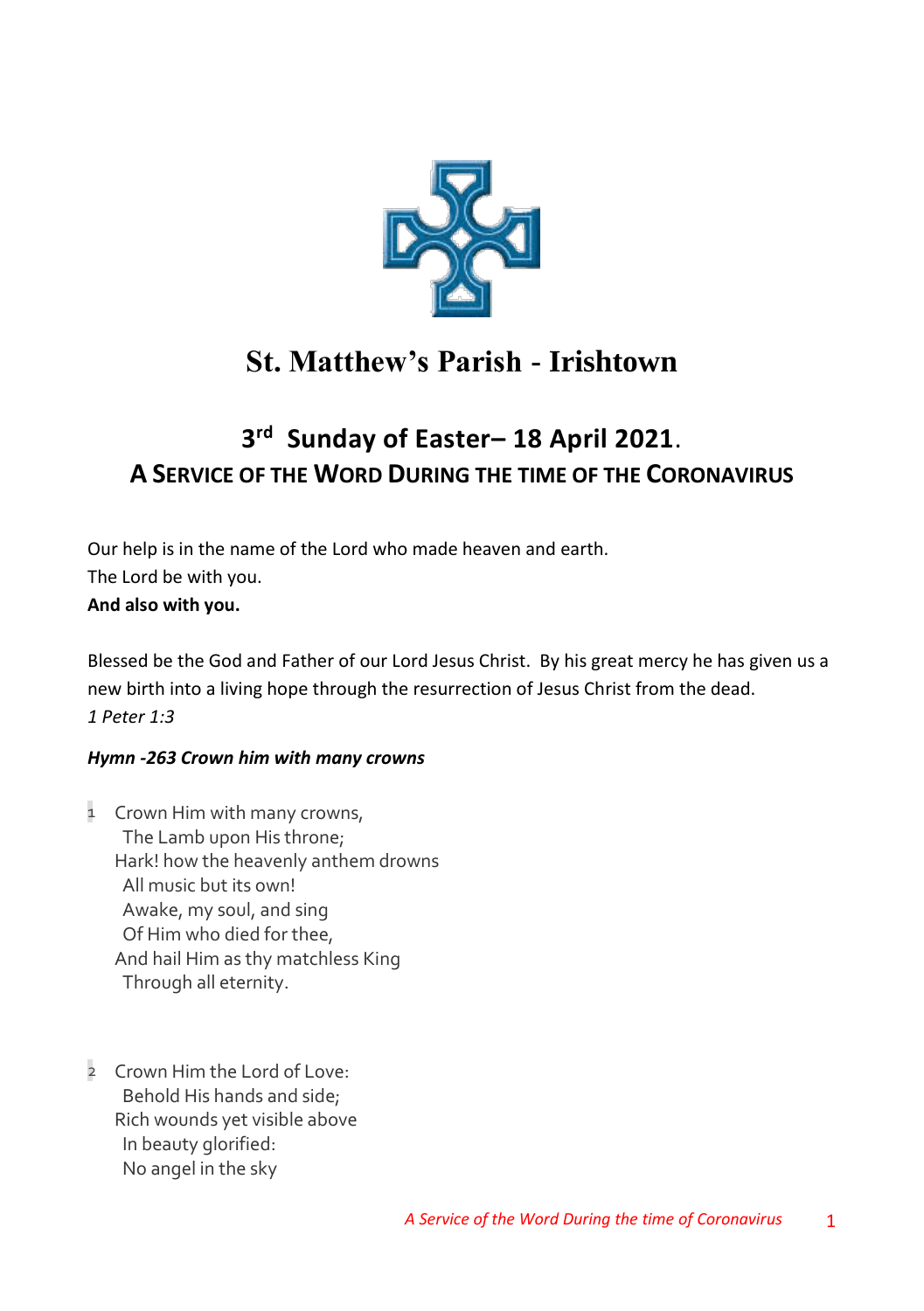Can fully bear that sight, But downward bends his burning eye At mysteries so bright.

3 Crown Him the Lord of peace, whose power a sceptre sways from pole to pole, that wars may cease, and all be love and praise: his reign shall know no end: And round his pierced feet the thousand tones of earth shall blend In concord ever sweet.

God of all mercy and compassion, life and death are in your hands*.* As we gather in this time of illness and infection, of isolation, fear, and uncertainty: we are mindful of the sick and those weighed down by pain, distress, loneliness, and anxiety; those who care for them, conscious of the risks they bear; and all who have responsibility for public health and social order. We pray that the cry of the afflicted may be heard and that they may be comforted, so that all who suffer may come to know that they are joined to the sufferings of Christ, who gave his life for the salvation of the world; and by your blessing on them and those who care for them, they may then be restored, according to your will, to soundness of body, mind and spirit and offer joyful thanks in your Church.

When we cry out to the Lord in our trouble, **he will deliver us from our distress.** God will bring us out of darkness **into his marvellous light.**

Lord God, you raised your Son from the dead. Lord ,have mercy **Lord, have mercy.**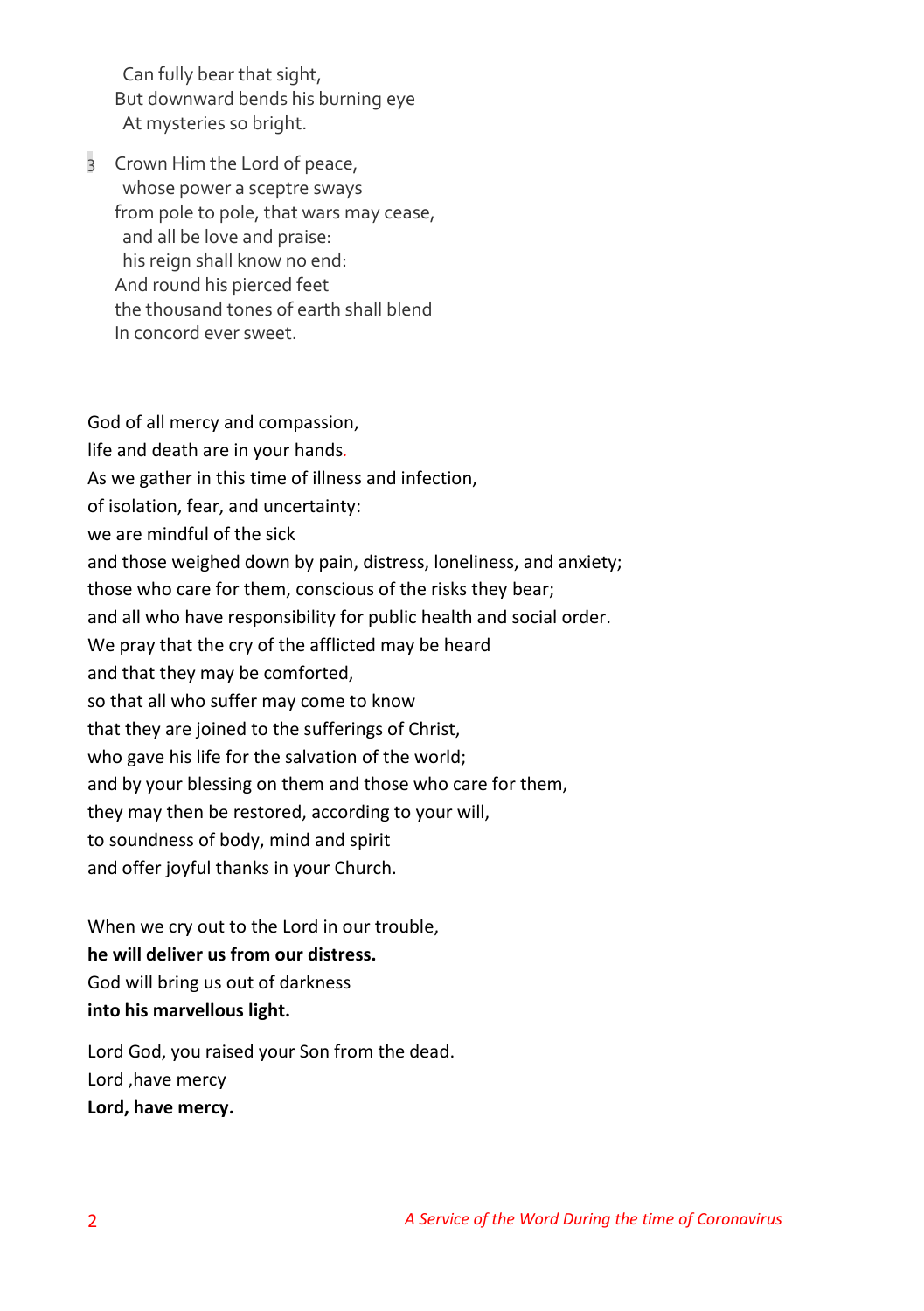Lord Jesus, through you we are more than conquerors. Christ, have mercy. **Christ, have mercy.**

Holy Spirit, you help us in our weakness. Lord, have mercy. **Lord, have mercy.**

May the Father forgive us and strengthen us to live in the power of the Spirit all our days. **Amen.**

## *The priest pronounces this absolution.*

Almighty God, who forgives all who truly repent, Have mercy on you, pardon and deliver you from all your sins, confirm and strengthen you in all goodness, and keep you in eternal life; through Jesus Christ our Lord. **Amen**.

## Ministry of the Word **Psalm 4**

. .

## **A reading from the Gospel according to Luke Chapter 24 v 36-48** *-*

### **Address**

## **Affirmation of Faith.**

Let us confess the faith of the Church. **We believe in God the Father, who made the world. We believe in Jesus Christ, his Son, who redeemed humankind. We believe in the Holy Spirit, who gives life to the people of God.**

### **Prayers**

Hymn 620 – 'O Lord hear my prayer

### **The Lord's Prayer**